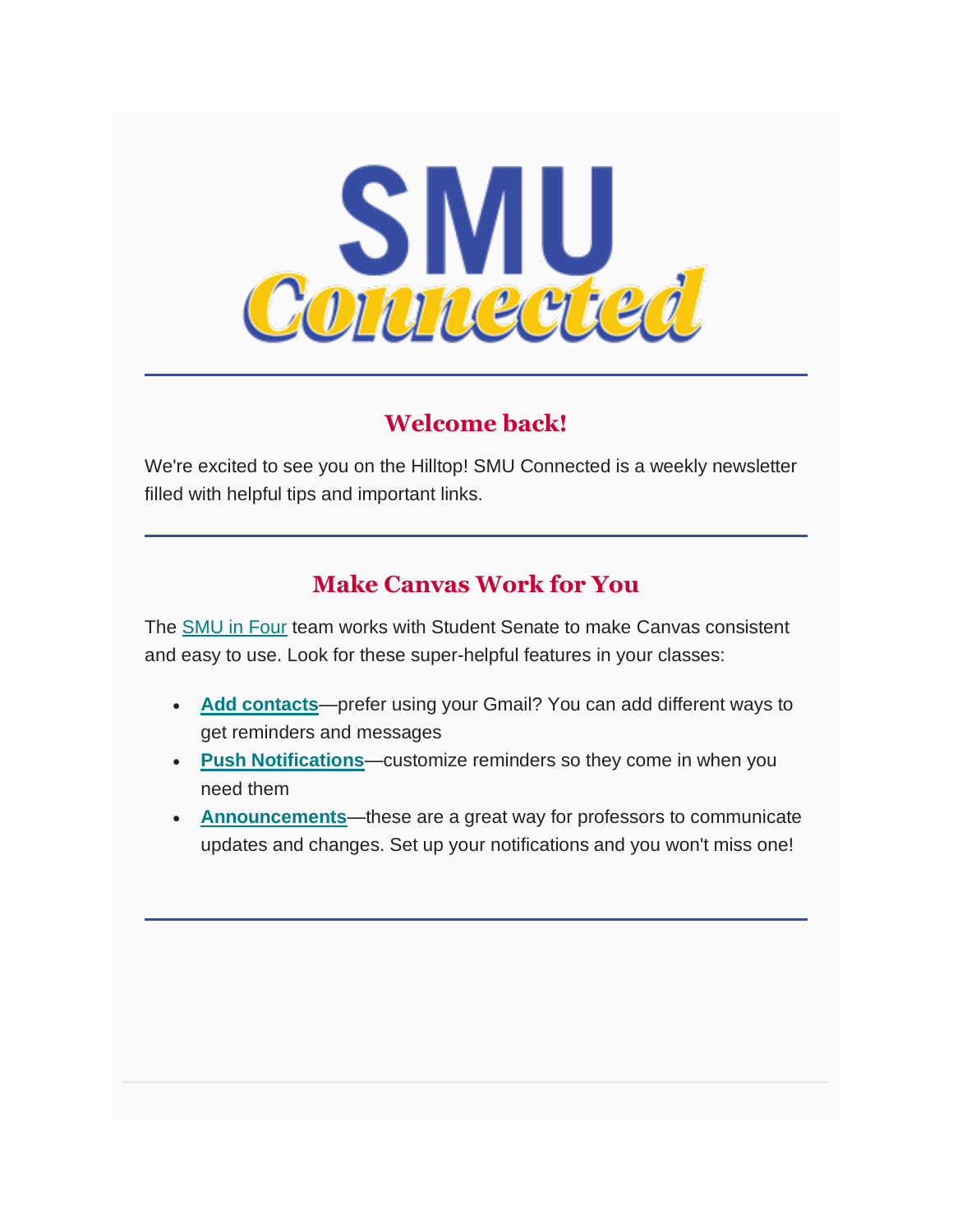### → **Did you know?** ←

Did you know that SMU has a database of current and past syllabi?

Check out the **[Syllabus Library](https://sites.smu.edu/des/syllabus/)**. Whether you're looking to swap a course or get a preview of upcoming classes, the Syllabus Library is a helpful resource!

### **Navigating Academic Concerns**

- Always start with a conversation with your professor first
- If you can't resolve your concerns with your faculty member, consider requesting a meeting with the Department Chair
- If you still believe your concerns have not been addressed, contact the Dean's office
- Not sure what to do, email [academicsuccess@smu.edu](mailto:academicsuccess@smu.edu)

## → **Ever wondered?** ←

Ever wondered where to go with specific types of questions?

Check out this [Resource Guide](https://www.smu.edu/StudentAffairs/GetHelp) as a great place to start.